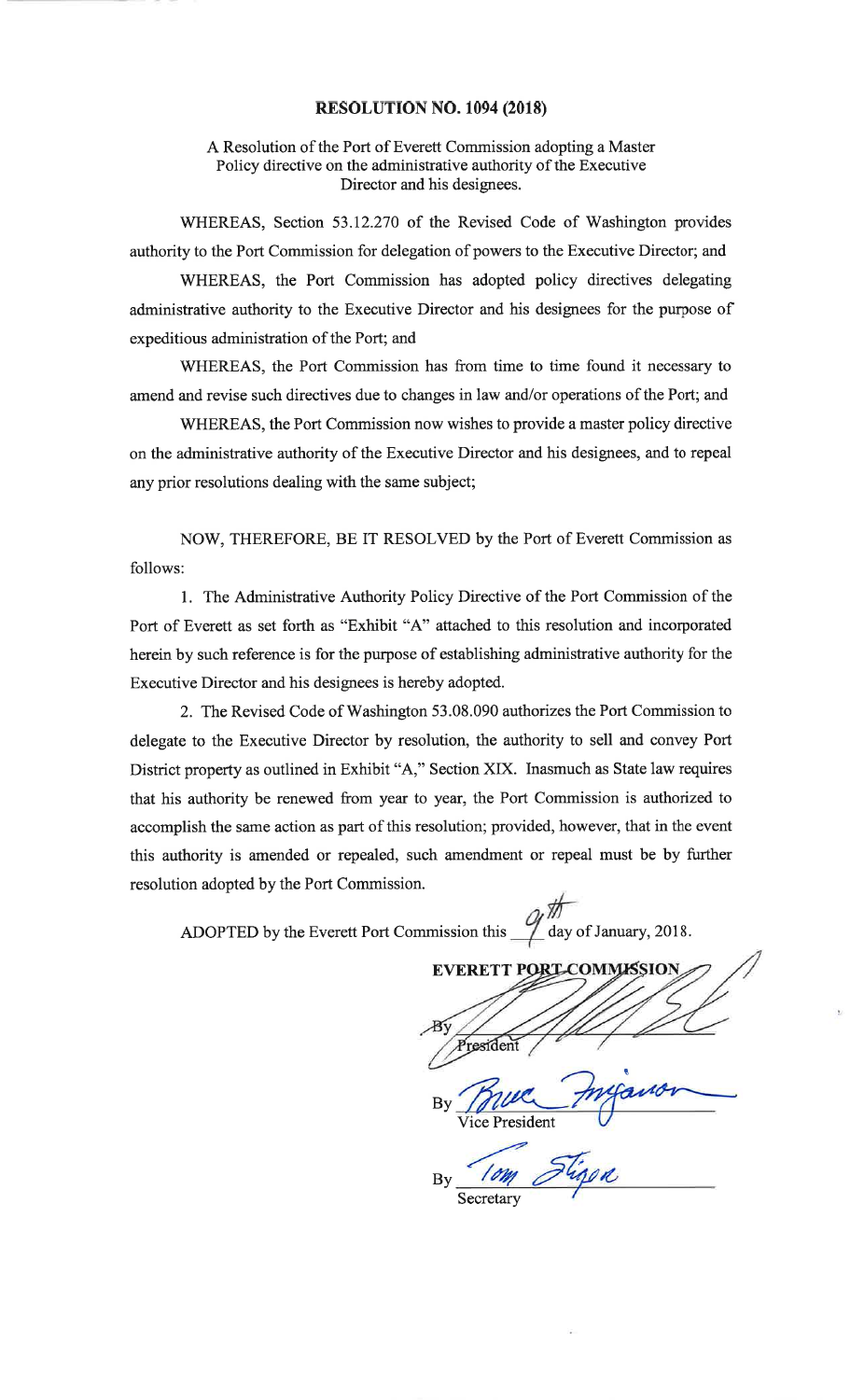# PORT OF EVERETT

 $\lambda$ 

# EXHIBIT AADMINISTRATIVE AUTHORITY POLICY DIRECTIVES EXECUTIVE DIRECTOR AND DESIGNEES

# INDEX

| $\mathbf{L}$ |                                                                        |  |
|--------------|------------------------------------------------------------------------|--|
| $\Pi$ .      |                                                                        |  |
| III.         |                                                                        |  |
| IV.          |                                                                        |  |
| $V_{\cdot}$  |                                                                        |  |
| VI.          | ACQUISITION OF UTILITIES, MATERIALS, EQUIPMENT, SUPPLIES & SERVICES 5  |  |
| VII.         |                                                                        |  |
| VIII.        |                                                                        |  |
| IX.          |                                                                        |  |
| $X_{-}$      |                                                                        |  |
| XI.          |                                                                        |  |
| XII.         |                                                                        |  |
| XIII.        |                                                                        |  |
| XIV.         |                                                                        |  |
| XV.          |                                                                        |  |
| XVI.         |                                                                        |  |
| XVII.        |                                                                        |  |
| XVIII.       |                                                                        |  |
| XIX.         |                                                                        |  |
| XX.          |                                                                        |  |
| XXI.         |                                                                        |  |
| XXII.        |                                                                        |  |
| XXIII.       | MEMBERSHIPS IN TRADE, PROFESSIONAL, CIVIC AND SERVICE ORGANIZATIONS 11 |  |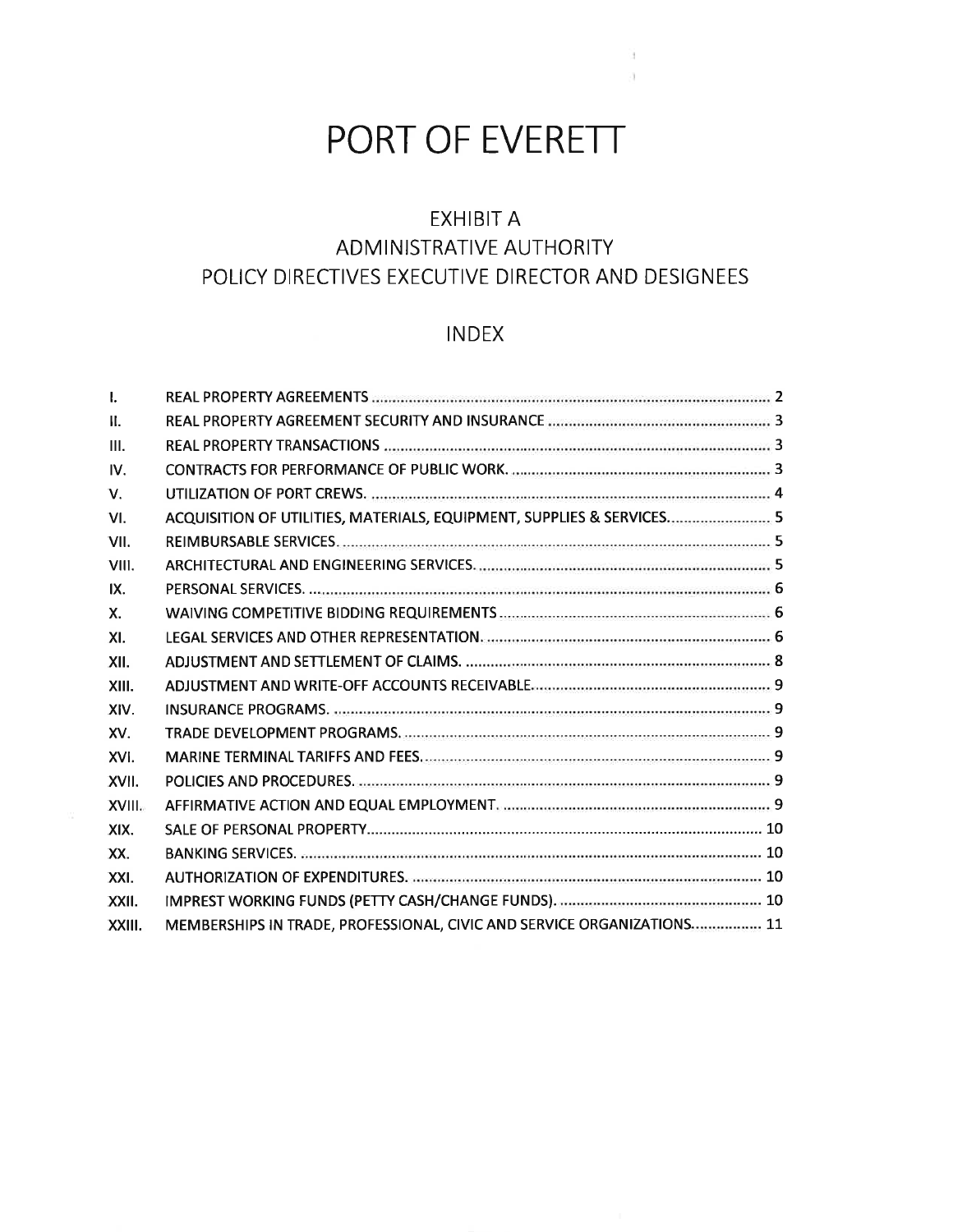# PORT OF EVERETT COMMISSION

## ADMINISTRATIVE AUTHORITY POLICY DIRECTIVES OF EXECUTIVE

## DIRECTOR AND DESIGNEES

The following policy is adopted by the Port of Everett Commission for the purpose of establishing the administrative authority of the Executive Director, who is responsible for normal Port operations. The enabling statutory provision for the delegated authority set forth in this Policy Directive is RCW 53.L2.270 and this Policy Directive is expressly subject to regulatory provisions governing port district operations. ln the event of a conflict between this Policy Directive and any applicable regulatory provision, the Executive Director shall follow the applicable regulatory provision. The phrase "normal Port operations" as used herein, means regular day-to-day business transactions involving personnel, materials, facilities, real and personal property, money and other assets. The Commission shall retain an Executive Director to implement the objectives of the Port, which shall be established by the Port Commission. The Executive Director derives authority from the Commission acting as the governing body of the Port pursuant to constitutional and statutory authority. The Executive Director shall retain professional staff, which shall operate and manage according to the directives of the Executive Director. The Executive Director shall regularly inform and consult with the Commission regarding significant information and business transactions by a method mutually agreeable to the Commission and the Executive Director. The Executive Director shall serve as the primary spokesperson for the management of the Port of Everett.

The Commission is responsible for setting policy and direction for all Port business. lt does so by annually adopting a budget and, from time to time, adopting other policy-setting documents. Within the general scope of and in conformance with the direction established by such documents and with the exception of the limitations identified in the specific policies which follow, the Executive Director shall be responsible for the operation, maintenance, administration and use of the Port's properties and facilities; the development of the Port District; implementation of construction work and alterations and improvements to the Port's real estate and physical facilities and necessary planning incidental thereto; the administration of the day-to-day operations which include personnel administration; execution of contracts; delivery of services essential to the Port's mission; financial and accounting related matters; legal matters and all other administrative matters. Further, the Executive Director is hereby authorized to provide appropriate public notice of any and all public hearings, which are required by law or are necessary for Port Commission action.

The Executive Director may delegate to appropriate Port staff such of his/her administrative authority or reporting requirements herein established as, in his/her discretion, is necessary and advisable in the efficient exercise of such authority. The Executive shall implement the policies and procedures as adopted by the Port Commission, monetary delegations, authority to execute contracts, and other documents such as employee position descriptions, affirmative action plans, office manuals, etc., which shall include such delegations as appropriate. The responsibility for all administration and day-to-day operations of the Port rests solely with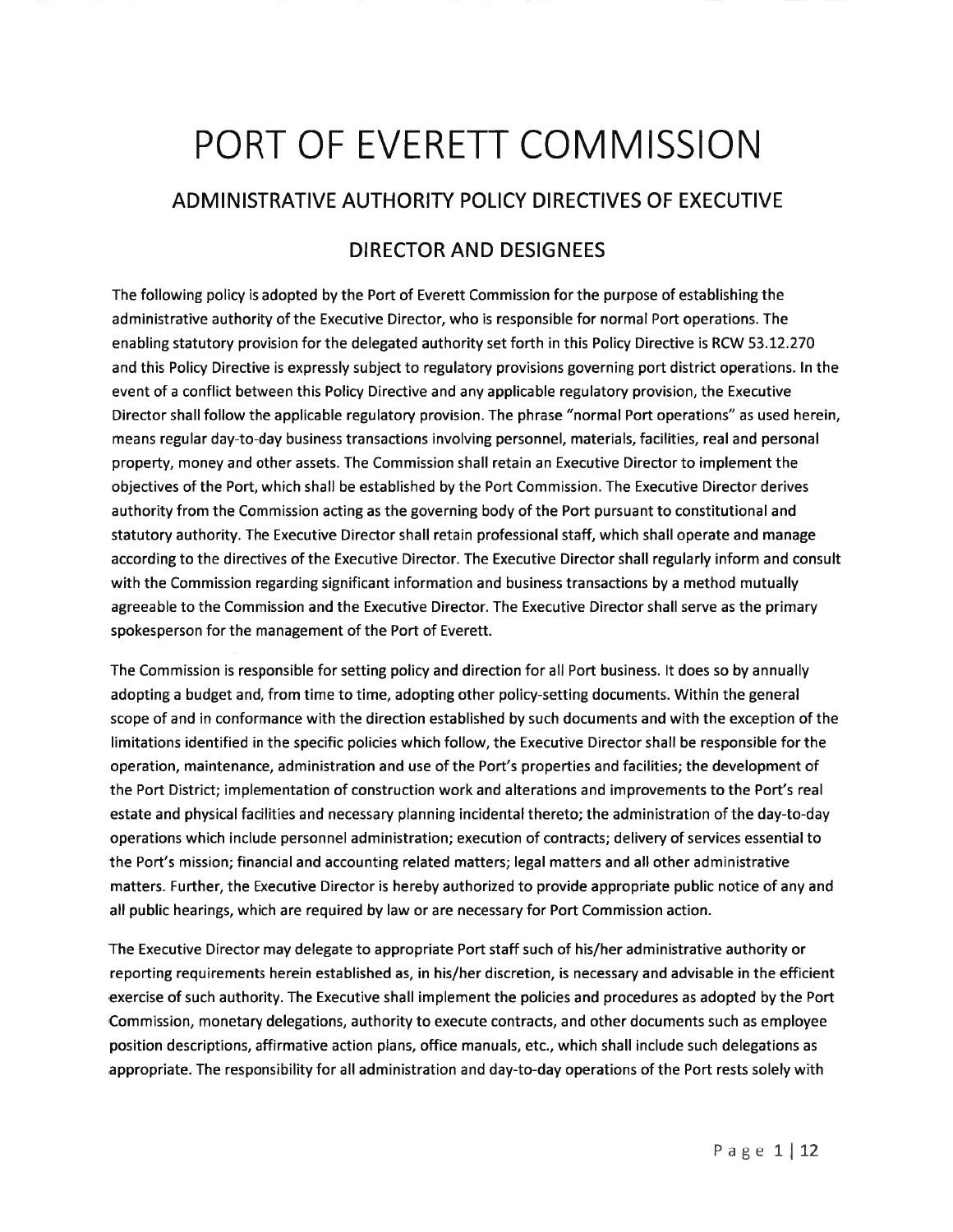the Executive Director. Any Commission directive or initiatives shall be made through the Executive Directorand shall be made only by the Port Commission acting as a body.

# PORT OF EVERETT

# SPECIFIC POLICY DIRECTIVES OF ADMINISTRATIVE AUTHORITY OFEXECUTIVE DIRECTOR AND DESIGNEES

#### REAL PROPERTY AGREEMENTS Ъ

a) Types of Agreements

 The following directives of this Article I apply to all agreements for use of Port real property, including but not limited to leases, license agreements, rental agreements, operating agreementsand use agreements (all hereinafter referred to as Real Property Agreements or "Agreements").

b) General and Real Property Agreement Policy

Except as provided in Paragraph I.c), all real property of the Port shall be used pursuant to an appropriate written instrument approved by the Port Commission and accompanied by security inaccordance with law. Prior to the execution of such instrument, the Executive Director shall submitthe Agreement to Port Counsel for approval, follow all applicable laws and Port Commission createdLease policies, provide for proper lease security and then shall have secured authority to enter intothe Agreement from the Port Commission.

c) Real Property Agreement Procedures

 The Executive Director is authorized to perform the following actions without Port Commissionapproval, but must provide the Port Commission with a report summarizing actions:

- i) Real Property Agreements with a duration of one year or less may be approved and signed bythe Executive Director; provided the Port's standard Agreement form is substantially used,agreement terms conform to proper real estate practices and the guidelines set forth in theLease Policy, and any financial obligation of the Port for improvements that are within theCommission approved budget. Except as authorized in subsection 1.c) iii) below, all other Real Property Agreements shall be approved by the Port Commission.
- ii) To the extent assignments, subleases, or options are permitted in the basic Agreement, thesame may be approved by the Executive Director; provided, other substantive terms of the Agreement are unchanged; any option or options, rental adjustments consistent with Port LeasePolicy are made; and provided an amendment to the Agreement may be approved by theExecutive Director if the scope of amendment is otherwise within authority of the ExecutiveDirector under this Resolution.
- iii) Easements, licenses and permits ancillary to the normal operation of the Port, except for thosecontaining indemnification obligations on the part of the Port, may be granted by the ExecutiveDirector.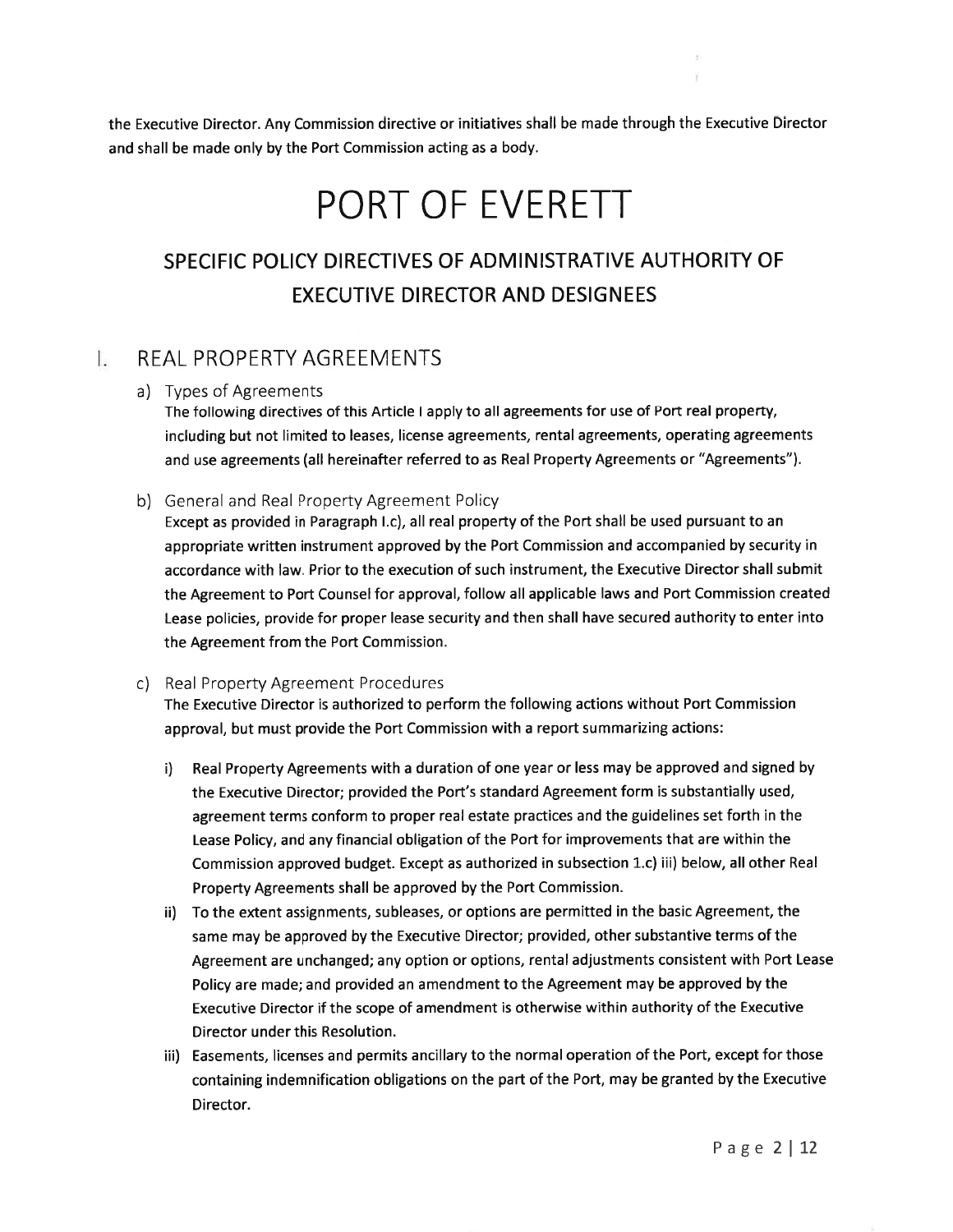### d) Compliance

The Executive Director is charged with the responsibility to insure that all Agreement terms are complied with and is authorized to take necessary measures to cause compliance or to protect the Port's legal position, including but not limited to the giving of all notices provided for in the Agreement.

#### REAL PROPERTY AGREEMENT SECURITY AND INSURANCE Ш.

The Executive Director is authorized to take all necessary actions on behalf of the Port Commission in connection with Agreement surety bonds, Agreement surety, rental insurance, or other security (hereinafter referred to as "Agreement Security") and insurance coverage required pursuant to any Agreements of the Port, including, but not limited to, any of the following actions:

- a) Where the Agreement is not in default, to release any Agreement Security where an adequate substitute has been provided.
- b) To approve an Agreement Security or insurance submitted in fulfillment of the requirements of any agreement, including substitute or replacement coverage for any termindted bond or other Agreement Security.
- c) To approve any substitute or modification of insurance, and to release any insurance company when substitute or replacement insurance coverage has been provided.

# III. REAL PROPERTY TRANSACTIONS

- a) When the Port Commission authorizes the acquisition of real property by negotiated purchase or condemnation, the Executive Director shall take all necessary steps, including obtaining appraisals when appropriate, to secure title of such property for the Port. The acquisition price of individual properties (or ownerships) shall in no case exceed the Port's appraisal without further specific Commission approval. When several parcels are authorized for purchase by the Port Commission, the total price paid for all such properties shall not exceed the Port's appraisal without further specific Commission approval.
- b) When the Port Commission authorizes the sale of Port real property, the Executive Director shall be empowered to take all necessary administrative steps, including obtaining appraisals, and, further, the Executive Director is authorized to take any and all other necessary steps, including delivery of conveyance instrument(s) by the Commission, to finalize the sale.

# IV CONTRACTS FOR PERFORMANCE OF PUBLIC WORK

a) Contract Awards for Public Works Contracts<br>i) The Executive Director may, without prior Commission approval, execute on its behalf Public Works contracts where the total estimated contract price does not exceed Three Hundred Thousand Dollars (5300,000), the work is within the approved Budget, and so long as all statutory procedures are followed. ln the event the total cost of a contract that was originally less than Three Hundred Thousand Dollars (5300,000) upon award becomes more than that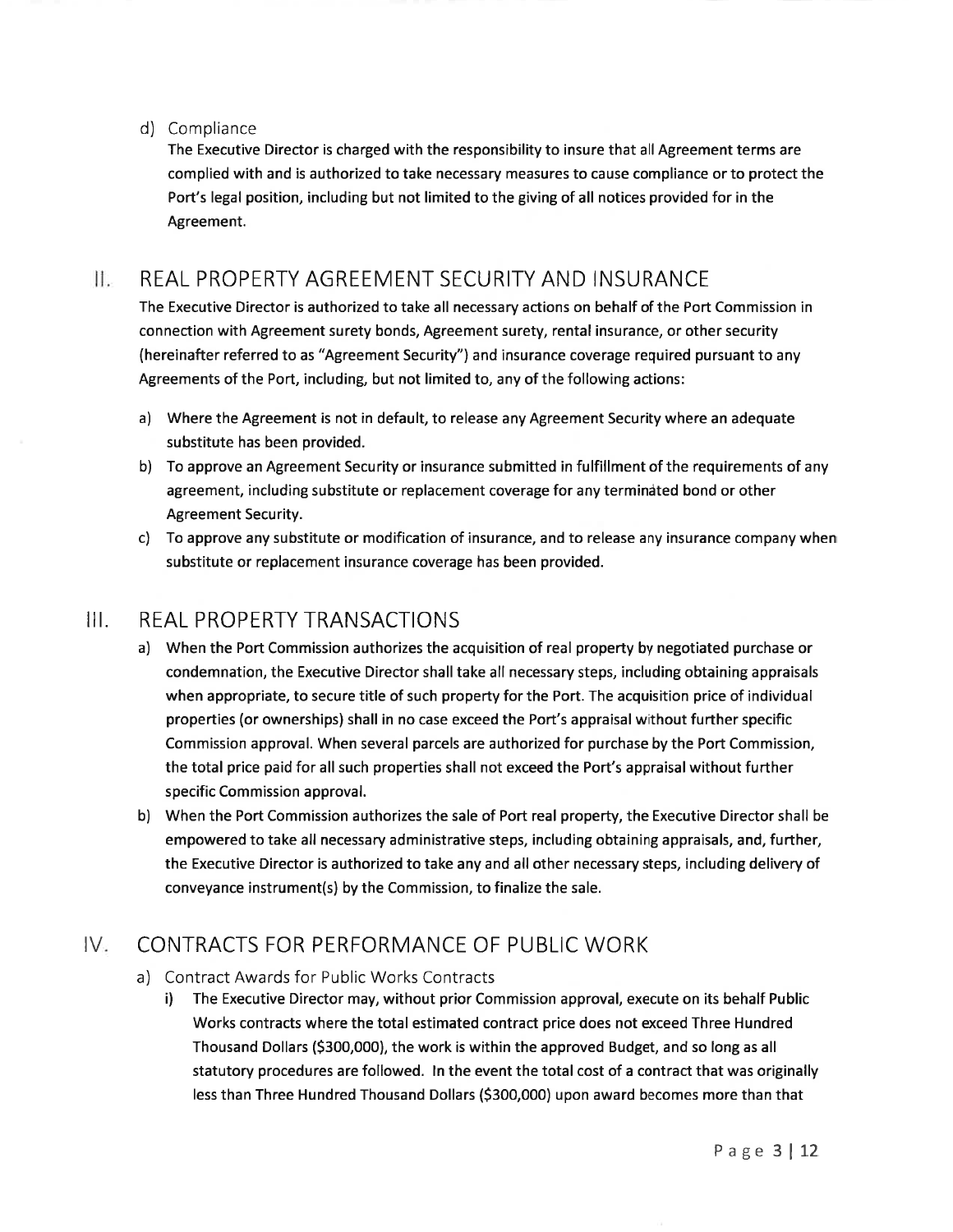amount due to change orders, the Executive Director's authority in approving the contract shall not be affected. lf the project scope varies from the Commission approved Budget, it will bebrought before the Commission before obligation of any funds.

- ii) On Contracts for Public Works exceeding Three Hundred Thousand Dollars (5300,000), theExecutive Director is authorized to prepare the plans and specifications for public bidding. WithCommission authorization, the Executive Director is authorized to publish notice calling for bidsfor Public Works projects within the approved budget. Award of contract will be made withCommission approval unless there is a time constraint. ln the event of a time constraint,Commission approval for award by Executive Director will be requested.
- iii) lf an award is to be made to other than the lowest responsive responsible bidder; or if there is amaterial deviation from the Port's General Conditions; or if the bid is in dispute, PortCommission approval shall be sought prior to the award. Port Commission approval shall berequired for the rejection of all bids.

### b) Change Orders

 Where contracts for the performance of work exceeding Three Hundred Thousand Dollars(5300,000) have been awarded and under which the work is in progress, and individual changes inplans and/or specifications are necessitated in order to properly accomplish the work, the ExecutiveDirector is authorized to execute individual change orders to the contract provided the followingconditions are met:

- i) The estimated cost of the changes in plans and/or specifications will not exceed 550,000 or TenPercent (10%) of the amount originally approved by the Commission in the contract award,whichever is greater.
- ii) The contract provided for issuance of change orders.
- iii) The individual change order has been approved and certified by the Port's Engineer or Project Manager supervising the contract as being necessary to the proper accomplishment of the workcalled for in the basic contract.
- iv) Any time extension for completion of said contract which accompanies said change order doesnot exceed sixty (60) days, except a change order extending the contract determined timebeyond sixty (60) days where it is to be a result of fire and/or other causalities not the fault ofthe contractor; strikes, riots, and other civil disorders; unsuitable weather, or other acts whichresult in suspension of work by order of the Port's Engineer or Project Manager supervising thecontract.
- c) Reports

 Notwithstanding the authority granted in the preceding sections lll.a) and b), the Executive Directorshall keep the Commission advised of all contracts.

## V. UTILIZATION OF PORT CREWS

 a) The Executive Director is authorized to use necessary workers for operation and maintenance of facilities pursuant to Port Commission approved labor agreements.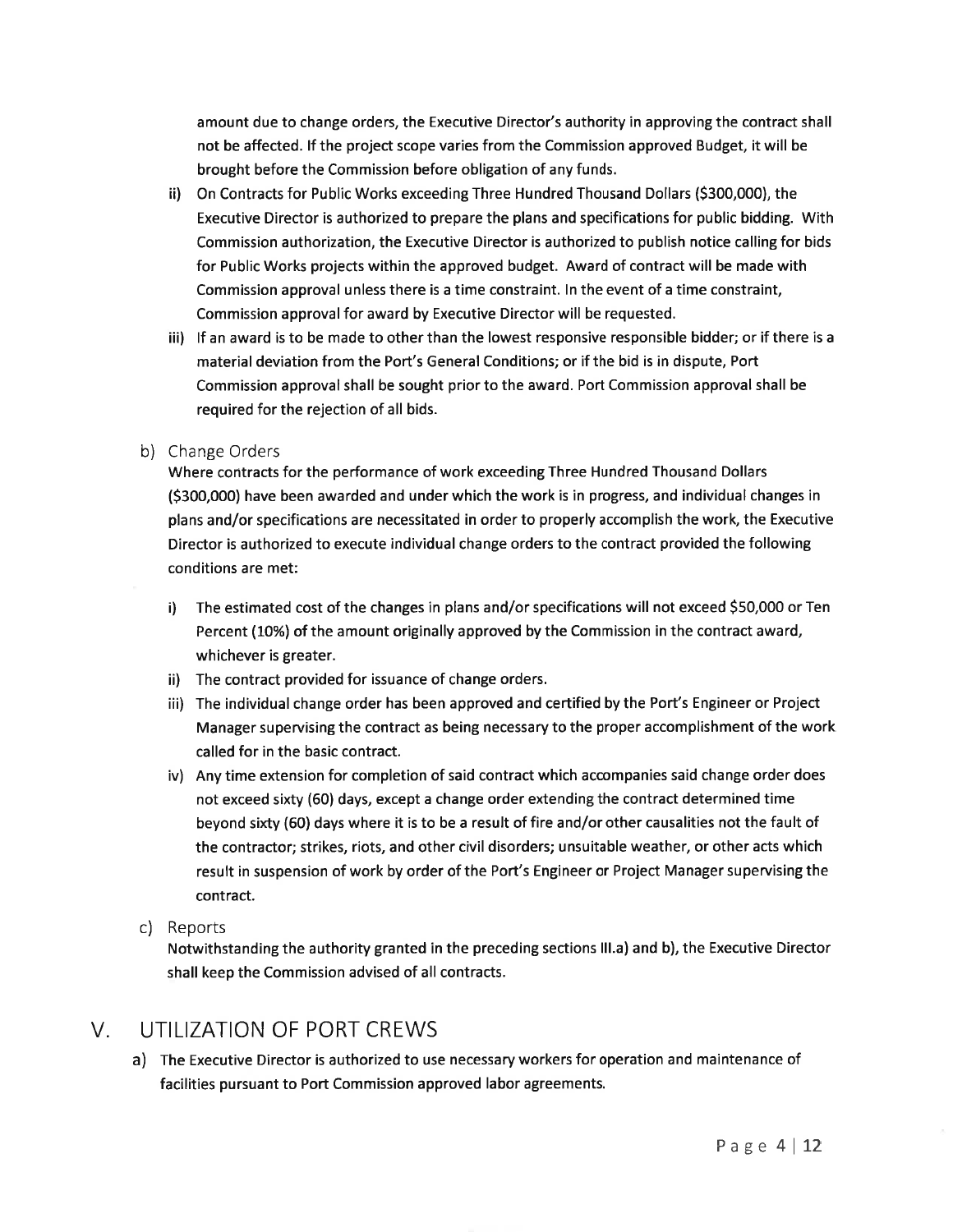b) The Executive Director shall be responsible for obtaining prior Port Commission approval for work projects, which are new construction or major modifications of Port facilities to be carried out by Port crew when the total estimated cost exceeds Three Hundred Thousand Dollars (5300,000).

### $V<sub>z</sub>$ ACQUISITION OF UTILITIES, MATERIALS, EQUIPMENT, SUPPLIES & **SERVICES**

- a) The Port of Everett will acquire equipment, materials and services in a manner that is consistent with statutory provisions of the Revised Code of Washington.
- b) The Executive Director shall have the responsibility for following all statutory requirements and procedures in connection with all contracts for the acquisition of utilities, materials, equipment, supplies and services. Utilities, materials, equipment, supplies and services (including services provided by public agencies) may be acquired on the open market, pursuant to published tariffs, or by competitive bidding when necessary for the normal maintenance and operations of the Port, and no prior Port Commission approval shall be required but shall, where appropriate, be approved as part of normal monthly expenses and shall be within authorized budgets.
- c) Where a requirement exists for formal competitive bidding, the Executive Director may execute contracts for acquisition of utilities, materials, equipment, supplies and services subject to the following conditions:
	- i) The Contract or purchase order price for one year does not exceed Three Hundred Thousand (\$300,000), or, if specifically identified in the annual budget, the amount shown in such budget, and the contract provides for no more than two (2) options to extend the contract for one (1) year periods, provided that the basic contract or purchase order price and any contract extensions must be within appropriate annual budget limits.
	- ii) The award is, made in accordance with the requirements of R.C.W. 53.08.120 (1), (as it now exists or may be amended).
	- iii) The successful bidder has provided, where required, a performance bond with sureties, which comply with the requirements of the applicable law.

#### $V||_1$ REIMBURSABLE SERVICES

The Executive Director is authorized to enter into agreements pursuant to which the Port will provide reimbursable services, which such services are part of normal Port operation or incident thereto.

#### $VIII.$ ARCHITECTURAL AND ENGINEERING SERVICES

a) The Executive Director is authorized to obtain architectural and engineering services, as defined in Chapter 39.80 RCW (as it currently exists or may hereafter be amended) and for contracting with qualified architectural, engineering, and land surveying firms licensed in the State of Washington to provide such services as required for maintenance, engineering work or small projects of the Port. Selection and reimbursement for such services shall follow all required statutory procedures and shall be consistent with normal established fees paid for such services. lf the fee on any single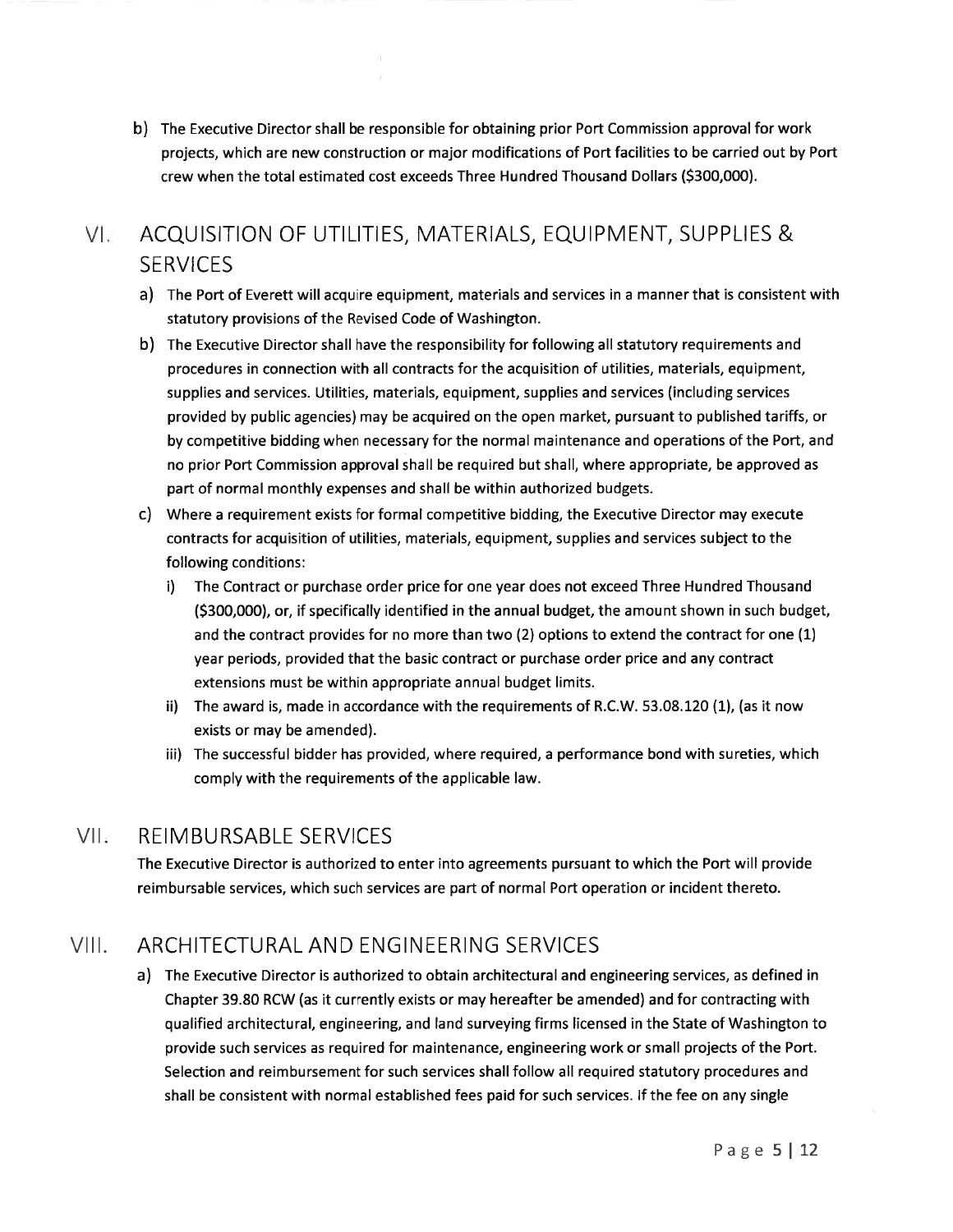project or closely related work is estimated to exceed Three Hundred Thousand Dollars (5300,000),Port Commission approval shall be required.

b) For architectural and engineering services agreements exceeding Three Hundred Thousand Dollars(5300,000) which have been approved by the Port Commission, the Executive Director is authorizedto approve agreement modifications provided the individual modifications do not exceed ten percent of the contract amount previously approved by the Commission and are approved by theProject Manager.

# IX. PERSONAL SERVICES

 The Executive Director shall be responsible for obtaining personal services, as defined in Chapter 53.19RCW (as it currently exists or may be hereafter amended) where deemed necessary in carrying outnormal Port operations and provided all applicable legal requirements and procedures are met. TheExecutive Director may arrange for such services where the estimated cost of the proposed service doesnot exceed the amount of Three Hundred Thousand Dollars (5300,000), provided all such arrangementsshall be reported monthly online per RCW 53.08.440 (as it currently exists or may be hereafteramended).

### $X_{-}$ WAIVING COMPETITIVE BIDDING REQUIREMENTS

- a) The Executive Director is authorized to waive competitive bidding requirements pursuant to RCW 39.04.280 for contracts not anticipated to exceed 5300,000. Commission approval is required towaive competitive bidding requirements for contracts anticipated to exceed 5300,000.
- b) When an emergency requires immediate response, the Executive Director pursuant to RCW 39.04.280, and as applicable, RCW 39.04.020 (as they are now or may be amended), is authorized tomake a finding of existence of such emergency, commit Port resources, waive competition, andexecute any contracts necessary to respond to the existing emergency, provided that the ExecutiveDirector shall, make a written finding of the existence of an emergency and post the finding to thePort's web site no later than two weeks following the award of the contract, and report the finding at the first Port Commission meeting following the posting. For notification and reportingrequirements for emergency contracts related to personal services, see Article lX.

# XI. LEGAL SERVICES AND OTHER REPRESENTATION

 The Executive Director and Commission appointed Port Counsel shall be responsible for managementand supervision of all legal services required by the Port and for litigation in which the Port has aninterest, direct or indirect. For purposes of this Article, "litigation" shall mean the assertion of anyposition, right or responsibility by or against the Port (or in which the Port may have an interest), whichhas been filed in any court of general jurisdiction, be in state or federal, or any quasi-judicial or administrative forum. The Executive Director and Port Counsel shall confer with the Commission on alllegal issues for guidance and policy direction.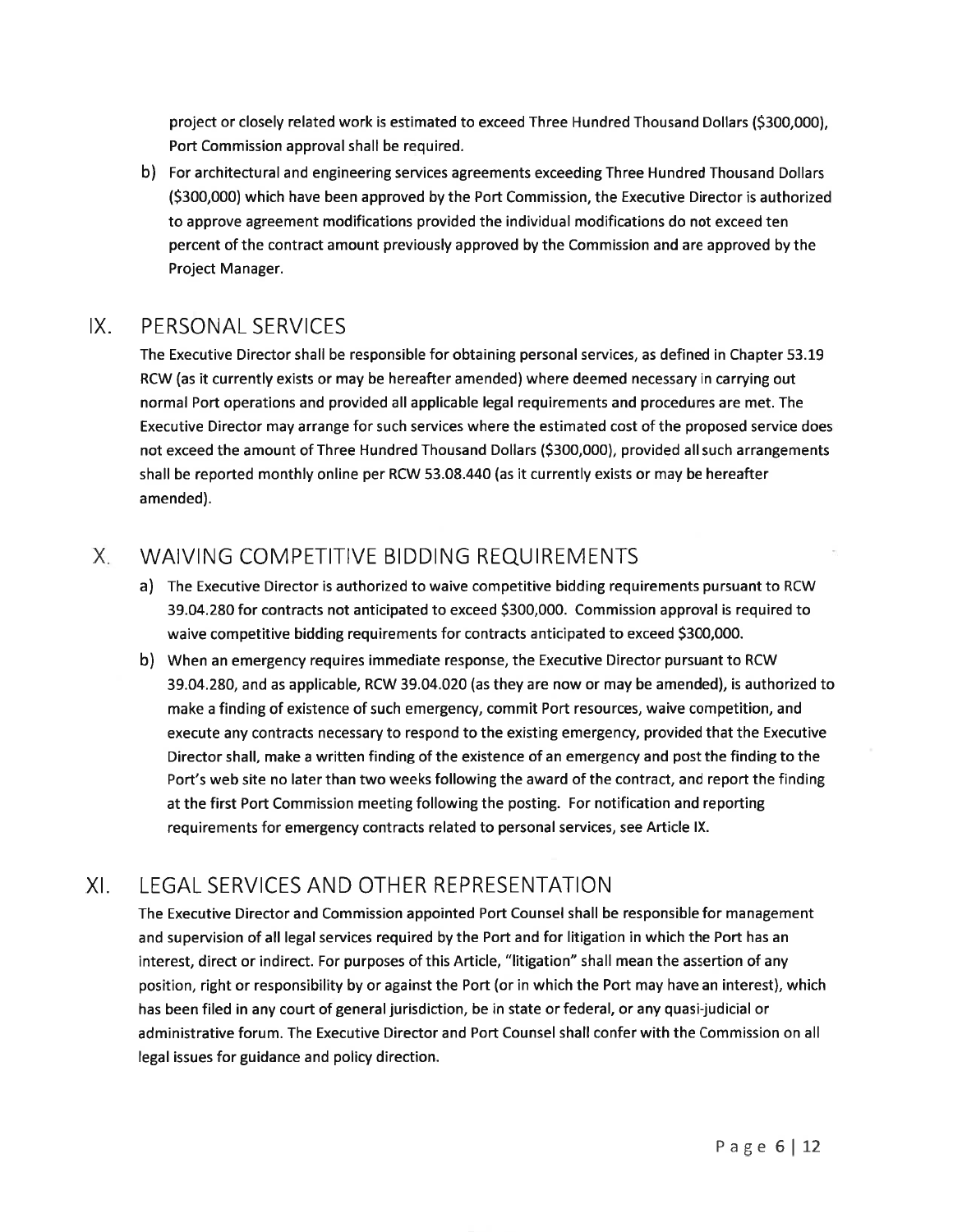### a) Legal Services

The Executive Director, in consultation with the Port Commission, is authorized to retain law firms, through Port Counsel as necessary, to provide legal services. Retained legal counsel may act solely on behalf of the Port or jointly with other interested parties. Payment for legal services other than litigation shall be by reimbursement not to exceed their established hourly rates plus expenses. ln litigation matters, legal counsel shall be reimbursed at a rate not to exceed their established hourly rate plus expenses.

### b) Engagement of Other Representatives

ln connection with litigation or other matters in which the Port has a direct or indirect interest, the Executive Director may engage, or cause to be engaged through the Port Counsel, other representatives to act solely on behalf of the Port or jointly with other interested parties. Such representatives shall be reimbursed at their established hourly rate plus expenses or on another basis, which is standard for their services.

### c) Engagement of Experts

The Executive Director may engage or cause to be engaged through the Port Counsel, such experts as may be necessary to the orderly preparations of litigation in which the Port has a direct or indirect interest, within limitations otherwise prescribed in Article lX above. Such engagement shall be upon authorization given by the Executive Director after having been satisfied that such expenditure is necessary to the adequate preparation and representation of the Port's position in such litigation and shall wherever practicable include evaluation of the litigation and an estimate of the probable cost of such experts.

### d) Settlement

Unless otherwise specified herein, any matters which are the subject of litigation may be compromised and settled by the Executive Director provided that the settlement amount does not exceed One Hundred Thousand Dollars (5100,000) and that the Port Counsel shall certify to the Executive Director that such compromise and settlement is justified on the basis of the following:

- i) Claims filed against the Port
	- 1. The likelihood that a judgment rendered in the case would be in the amount claimed or higher than the amount claimed, or that there is reasonable cause to believe that there is considerable exposure to liability for the Port; or
	- 2. the likelihood that the expenses involved in litigation would be unnecessarily high in relation to the amount claimed, or the likely result.
- ii) Claims filed on behalf of the Port
	- 1. That the determination to settle the claim outweighs the risk of resorting to litigation; or
	- 2. that the settlement of the claim would provide prompt payment to the Port and eliminate extensive delays; or
	- 3. the proposed offer to settlement is reasonable in light of the claim asserted.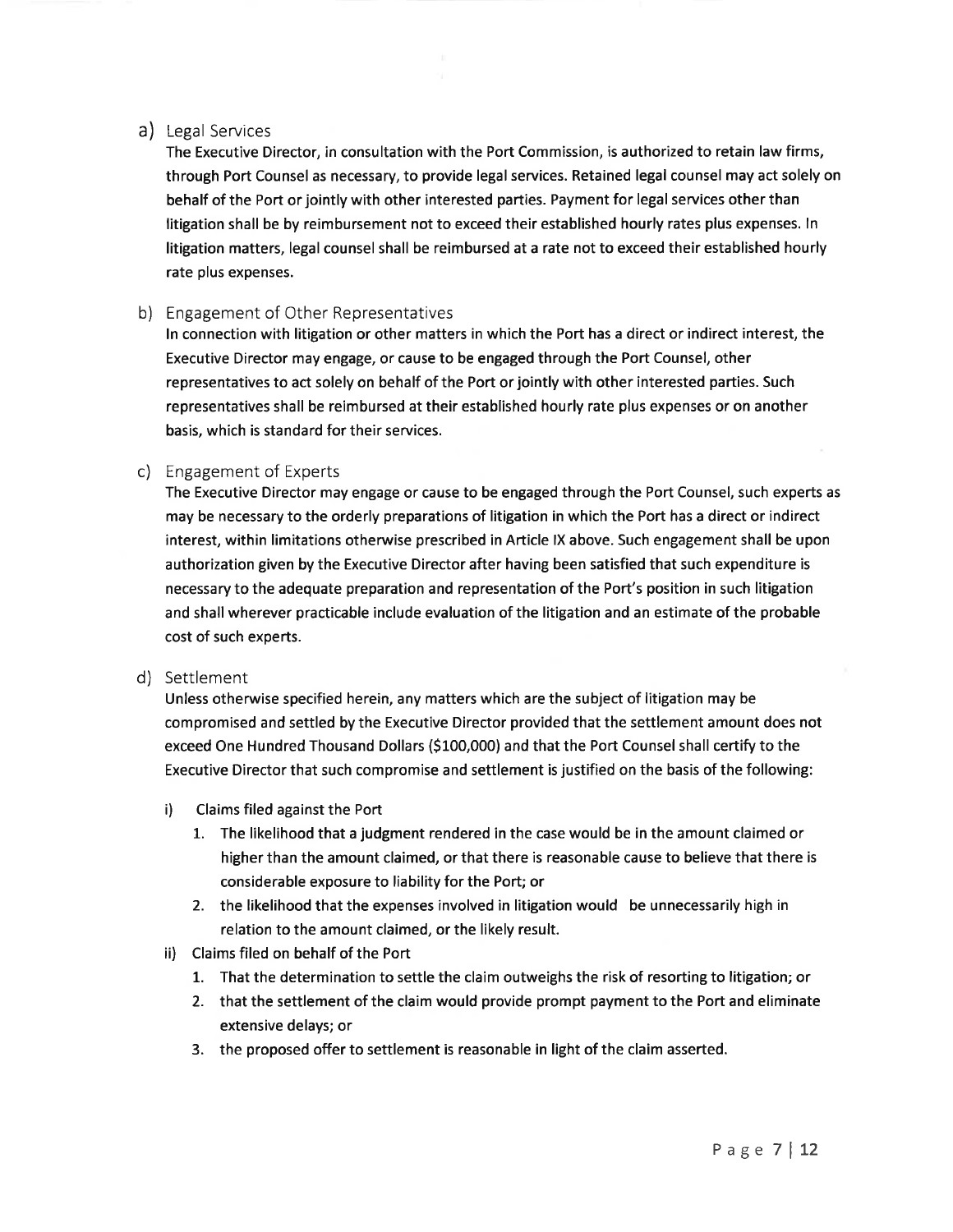#### xil.ADJUSTMENT AND SETTLEMENT OF CLAIMS

 The Executive Director shall be responsible for the observance of necessary procedures whereby the adjustment and final settlement of all claims, either against or on behalf of the Port, shall be carried out.Necessary procedures in the handling of such claims shall include the following:

- a) For Purpose of this section, "Claim" shall mean the assertion of any position, right or responsibilityby or against the Port, but not including (1) accounts receivable to the extent covered in Article XIII, or (2) claims asserted by or against the Port which have become subject to litigation as defined inArticle Xl above.
- b) No claims against the Port shall be considered unless and until proper notice has been served by theclaimant upon the Port; provided, however, if in the opinion of the Executive Director and PortCounsel, it is in the interest of the Port District to settle a claim against the Port District in advance offormal claimant notice being filed, it is within the discretion of the Executive Director acting upon theadvice of the Port Counsel and within the other limitations of these Directives to proceed accordingly.
- c) An individual claim which exceeds One Hundred Thousand Dollars (5100,000) may be processed in all respects (except for final approval and payment) by the Executive Director and Port Counsel. No such claims shall be submitted for approval to the Port Commission until a tentative agreement has beenreached between the parties concerning the settlement. Claims which in the opinion of the ExecutiveDirector may exceed One Hundred Thousand Dollars (S100,000) shall be reported to the PortCommission promptly.
- d) Any individual claim not exceeding One Hundred Thousand Dollars (S100,000) may be adjusted andsettled and paid by the Executive Director; provided that all of the following conditions are met:
	- i) Port Counsel shall certify to the Executive Director that payment of the claim is justified on thebasis of the following (on claims in excess of Fifty Thousand Dollars (550,000):
		- L. Claims filed against the Port:
			- o a substantial likelihood that the Port is or could be found liable; or
			- $\circ$  the likelihood that a judgment rendered in the case would be in the amount claimed of higher than the amount claimed or that there is reasonable cause to believe thatthere is considerable exposure of liability of the Port;
			- o the likelihood that the expenses involved litigation would be unnecessarily high inrelation to the amount claims, or the likely result.
		- 2. Claims filed on behalf of the Port:
			- o that the determination to settle the claim outweighs the risk of resorting to litigation.
			- o that the settlement of the claim would provide prompt payment of the Port andeliminate extensive delays;
			- o the proposed offer of settlement is reasonable in light of claim asserted.
	- ii) All such claims, when paid, shall be reported to the Port Commission monthly.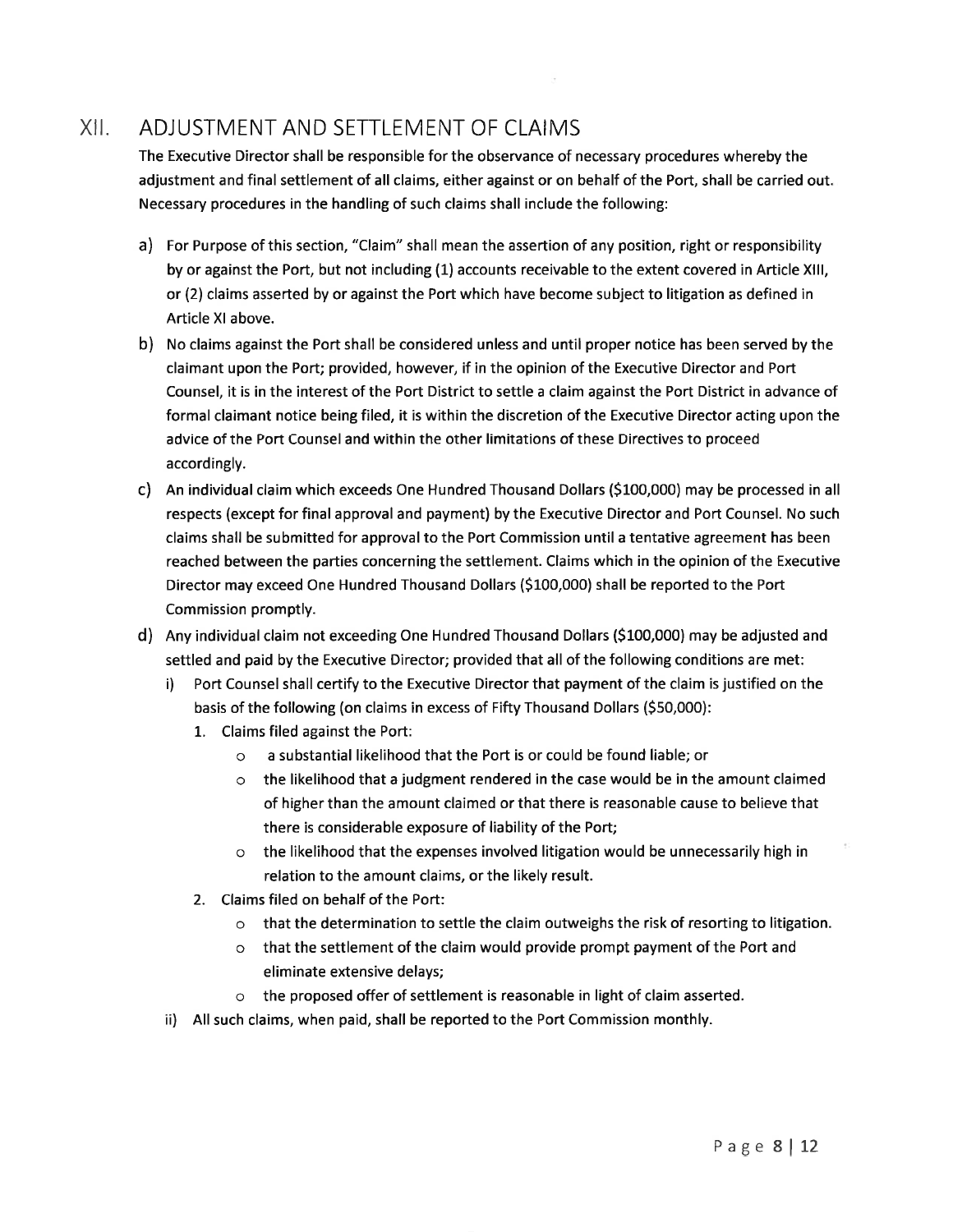### xilr ADJUSTMENT AND WRITE-OFF ACCOUNTS RECEIVABLE

The Executive Director is authorized to establish procedures to (1) make adjustments to accounts receivable for valid business reasons which do not constitute a gift of public funds, or (2) to write off any uncollectible account which does not exceed Fifty Thousand Dollars (550,000) which is deemed to be uncollectible. Amounts over Fifty Thousand Dollars (550,000) shall be referred to the Port Commission for final approval of writing off that account.

#### XIV INSURANCE PROGRAMS

The Executive Director shall be authorized to negotiate and obtain appropriate policies of insurance to cover Port property, liability, employee coverages, and other areas appropriately included within a comprehensive insurance program. The Executive Director is authorized to approve changes or modifications within the policies of insurance, including programs to provide deductible provisions, so long as such programs are promptly and regularly reported to the Port Commission so it is informed of basic changes made in the overall insurance program of the Port.

#### XV. TRADE DEVELOPMENT PROGRAMS

The Executive Director is authorized, consistent with statutory limitations, to develop and carry out programs of trade, advertising (including the use of advertising firms) within budgetary authority and promotion of the Port, including its properties, facilities and services. This may include participation in programs and agreements designed to provide shippers, which use or may use the Port of Everett with the most competitive service and lowest possible freight rates including negotiations of warehouse rates, consolidation of traffic and prepayment of freight charges by the Port, and all necessary activities related to the intermodal movement of domestic and foreign cargo.

### XVI MARINE TERMINAL TARIFFS AND FEES

The Executive Director has authority on cargo marketing efforts, including establishing rates and tariffs for marine terminal customers.

### XVII POLICIES AND PROCEDURES

The Executive Director is authorized to implement additional and/or modified policies as necessary for prudent operation of the Port. Any and all modifications to the Employee Handbook will be presented to the Port Commission for information in the first sixty (60) days of the subsequent year.

### XVIII AFFIRMATIVE ACTION AND EQUAL EMPLOYMENT

It is the Port of Everett's policy to provide equal opportunity to the users of all Port services and facilities, all contracting entities, Port employees and applicants for employment, and to assure there be absolutely no discrimination against any persons on the grounds of race, creed, color, religion, national origin, gender, sexual orientation or gender identity, marital status, age, disability or veteran's status. This policy is to be implemented by the Executive Director as more specifically set forth by Port policies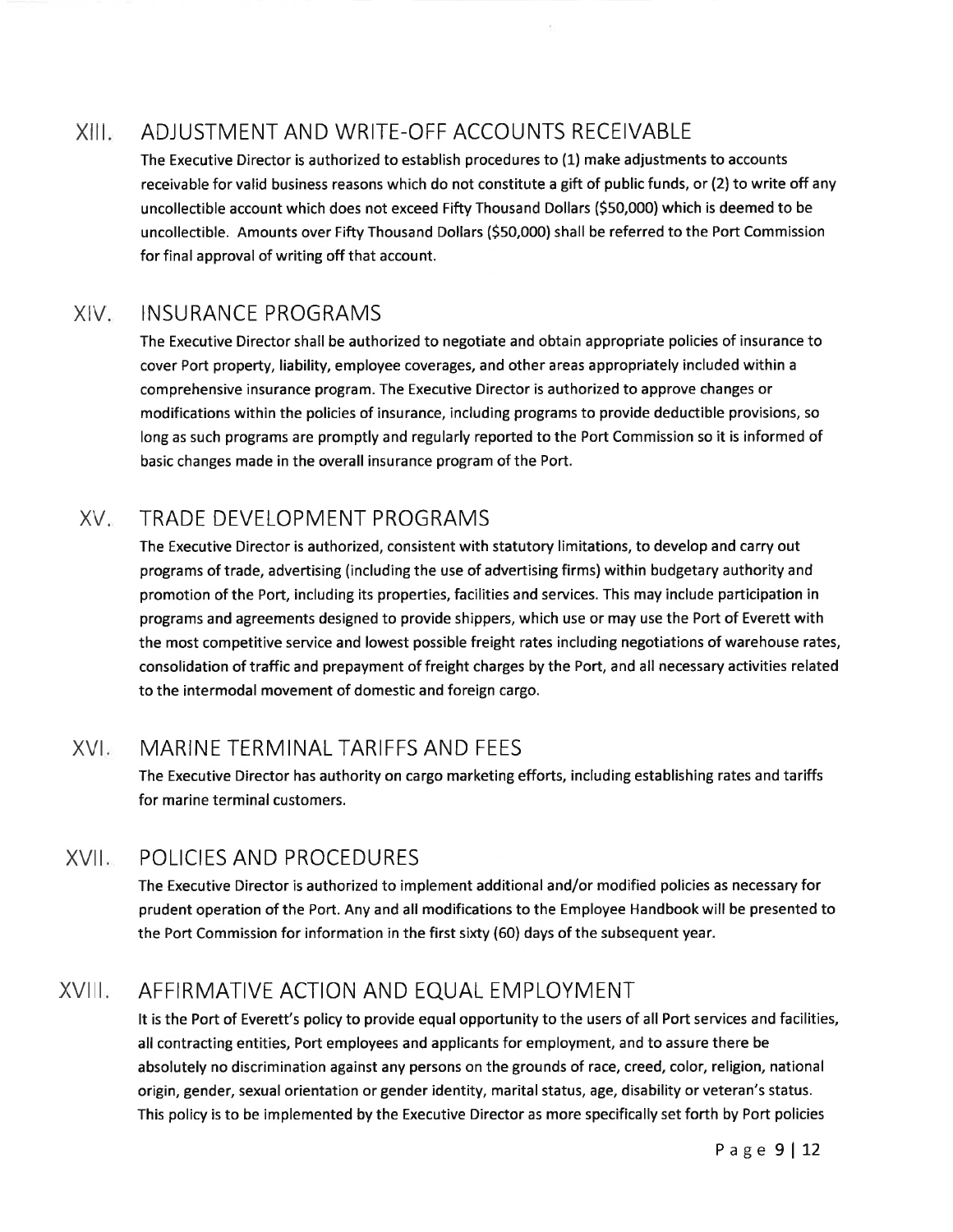covering affirmative action, equal employment opportunity and minority and women-owned businessparticipation in Port contracts.

#### XIXSALE OF PERSONAL PROPERTY

 The Executive Director is authorized pursuant to RCW 53.08.090 to sell and convey surplus personal property pursuant to requirements of R.C.W. 53.08.090-.092 (as it now exists or may hereafter beamended). ln no case shall surplus personal property of the Port be sold to any Port Commissioner orPort employee or to members of their immediate families without the specific approval of the PortCommission. This provision does not prohibit commissioners, employees, and members of theirimmediate family from bidding on excess Port property sold at public auction.

#### XXBANKING SERVICES

 The Executive Director is authorized to negotiate for banking services, and enter into agreements forsuch services. Procedures shall be established for the deposit/disbursal of Port funds recognizing therequirements cited in R.C.W. 53.36.010 and providing for an adequate system of internal control.

### XXIAUTHORIZATION OF EXPENDITURES

The Executive Director is authorized to establish an adequate system to control the purchase ofmaterials, supplies and services. Such systems should take into consideration the nature of the purchasesand ensure invoices have been properly approved in accordance with provisions of the systemestablished.

ln accordance with Chapter 42.24 RCW, the Port of Everett may issue checks or warrants before the PortCommission approves claims, by establishing the following policies and procedures:

- a) The auditing officer and the officer designated to sign checks or warrants must have an official bondor other surety of no less than Fifty Thousand Dollars (\$50,000) (R.C.W. 42.24.7801;
- b) The Port Commission has adopted contracting, hiring, purchasing, and disbursing policies that implement effective internal control;
- c) The Port Commission must review and approve the claims paid at a regularly scheduled publicmeeting; and
- d) lf the Port Commission disapproves some claims, the auditing officer and the officer designated to sign checks or warrants must recognize these claims as receivables of the Port District and pursuecollection diligently until amounts are either collected or the Port Commission is satisfied andapproves the claims.

### IMPREST WORKING FUNDS (PETTY CASH/CHANGE FUNDS) $XXII$ .

The Executive Director is authorized to establish various working funds. The working funds provide forpetty cash purchases/change funds, and the dollar amount thereof shall be recorded on the Port's